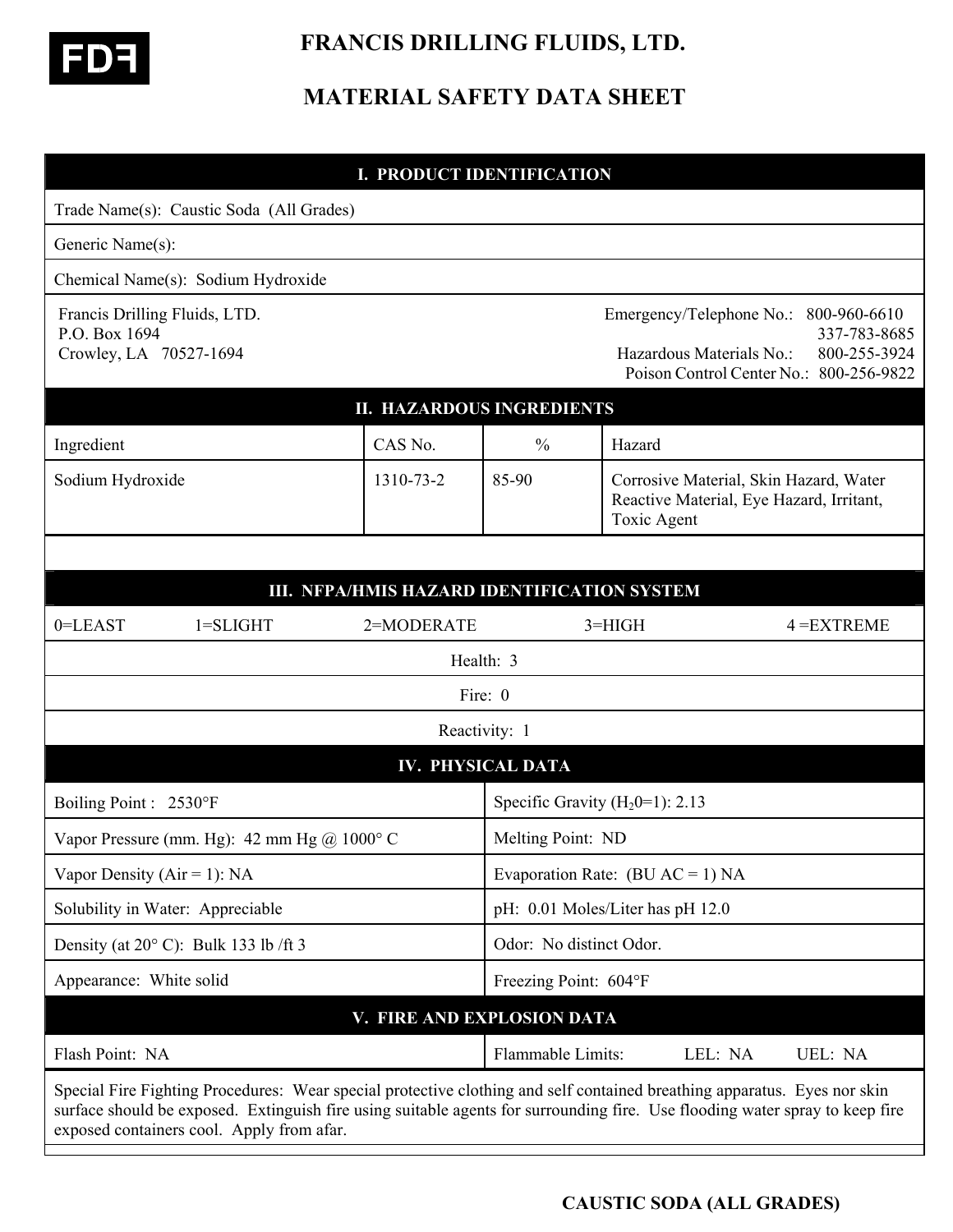Unusual Fire and Explosion Hazards: Dissolves in water, releasing heat sufficient to ignite combustibles. If moist reacts with some metals such as aluminum, tin, and zinc to form hydrogen gas. Reacts with acids, giving off heat.

Extinguishing Media: Water, CO2, Dry Chemical, Foam

**VI. REACTIVITY**

Stability: Unstable under extreme heat

Hazardous Polymerization: Will not occur

Incompatibility: Keep away from water, acids and metals.

Hazardous Decomposition: Hydrogen gas may form with some metals. Moisture can generate sufficient heat to ignite combustible. Acid reactions generate heat.

#### **VII. HEALTH HAZARD INFORMATION**

Routes of Exposure and Effects: Chronic Effects: Repeated or prolonged exposure may cause inflammatory, ulcerative respiratory changes, severe dermatitis and warty skin growths, permanent vision impairment or opacity, and possible latent perforation or long term, recurrent esophageal stricture. Acute Effects listed below:

Skin: Causes severe pain, edema, burns and possible perforation.

Eyes: Eye contact may cause vascular tissue destruction and corneal scarring.

Inhalation: May cause breathing difficulty and dizziness.

Ingestion: May cause vomiting, diarrhea and collapse.

Permissible Exposure Limits: (for air contaminants) NA

OSHA PEL (8hr. TWA): 2 mg/m3 Ceiling

ACGIH TLV: 2 mg/m3 Ceiling

Carcinogenicity:

Listed By NTP: NA Listed By: IARC: NA Listed By OSHA: Air Contaminants 29 CFR 1910-1000 Acute Oral LD50: Acute Dermal LD50: Aquatic Toxicology LC50:

Emergency and First Aid Procedures:

Eyes: Flush immediately with clean running water for at least fifteen minutes including under the eyelids. Insure no chemical remains. Irrigate with normal saline until normal pH returns. Get medical attention immediately.

 Skin: Flush skin profusely while removing contaminated clothing and shoes. Flush skin until no chemical remains. Wash with mild soap and water. For burns, cover with sterile dry dressing. Get medical attention immediately

Ingestion: Dilute the alkali by giving water or milk to drink immediately and allow vomiting to occur. If vomiting occurs, keep the head below the hips to help prevent aspiration. Avoid gastric lavage or emetics. Get medical attention immediately.

Inhalation: Remove to fresh air, if not breathing, give artificial respiration. If breathing is difficult, give oxygen get medical attention immediately.

Additional Health Hazard Information: